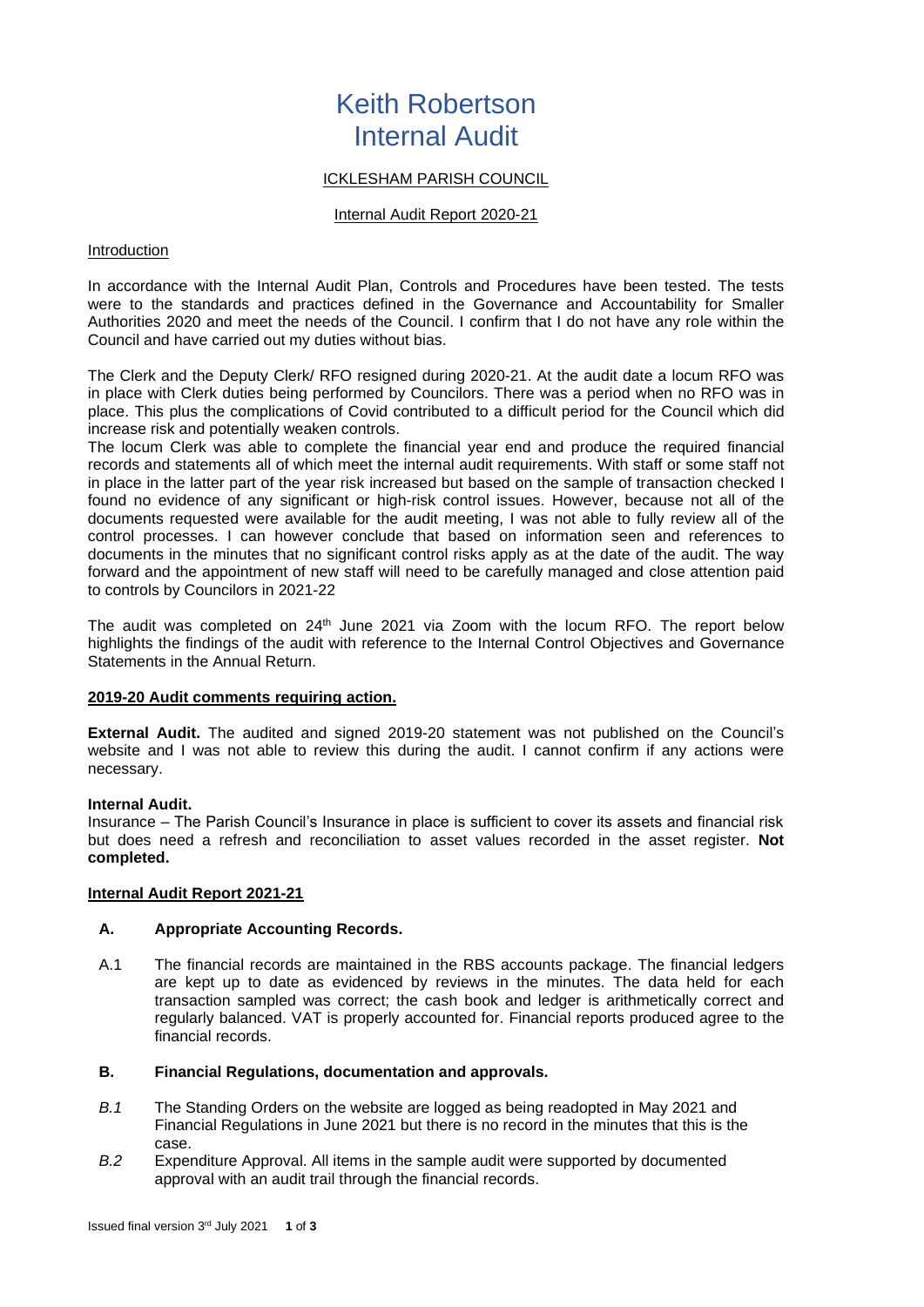- *B.3* One of the sample items was for a grant for which a grant application was approved and was noted in the minutes. This was not included in the list of payments approved in the minutes. All payments for approval should be included on the payments list.
- B.4 Agendas & Minutes were sent out in time are well presented except that items in B.1 above and C.1 are not consistent with the minutes.
- B.5 The process in place for on line banking requires an authorised user to log a payment and a second authorised signatory to approve the payment. I found no problems with approvals.

# **C. Risk Assessment**

- C.1 Risk Assessments are carried out for risk areas within the Parish. A risk register was produced dated June 2020 that summarised all of the areas of risk faced by the Council and any actions required. The Risk assessment was not formally approved and will be reviewed again in 202-21
- *C.2* Internal Audit Effectiveness. There were no minute reviews of internal audit controls other than when the AGAR for 2019-20 was approved in July. The defined controls in place are adequate and include checks for the approval of payments and bank reconciliations at Council meetings which are evidenced in the minutes and by sample checks in this audit.
- C.3 Insurance The Parish Council's Insurance cover was reviewed as sufficient to cover its assets and financial risk and is evidences as such in the minutes but it was not clear how t this aligned with the asset register.

# *D.* **Budgeting & Precept**

- D.1 Budgetary Control An Annual budget was prepared in support of the precept; actual & forecast expenditure was compared with the budget 2020-21 to inform budget levels for 2021-22. The budget and precept were minuted as approved in January 2021.
- D.2 The three year plan was put on hold when Covid began. This will reviewed again in 2021-
- D.3 Budget reserves. There were no budget reserve levels defined in the budget. At year end general reserve levels were high with EMR low. I cannot confirm if the budget process adequately addressed the reserves needed.
- *D.4* Monthly reports of actual vs budget spend are presented to the Council and noted in the minutes. Variances are shown and any key variances are explained in Council meetings. Any spend that is not budgeted requires approval by resolution before the spend is authorised.

# *E.* **Receipts**

- E.1 The precept recorded in the minutes agrees to the Council Tax authority's notification.
- E.2 There is no VAT on income. VAT refund receipts are correctly accounted for. It is noted that at the time of the audit the Q4 VAT return had not been processed.
- **F. Petty Cash** The Council does not use or hold petty cash.

# *G.* **Employee Costs**

G.1 Staff Wages – The payroll is managed by a Maiden Consulting. Payments sampled in this audit confirmed the payroll records agreed to the financial accounts.

#### **H. Assets**

- H.1 Assets An Asset register is maintained that lists all physical assets. The cost values agree to the asset register.
- H.2 It was not possible to confirm is the asset values aligned with the insurance cover.